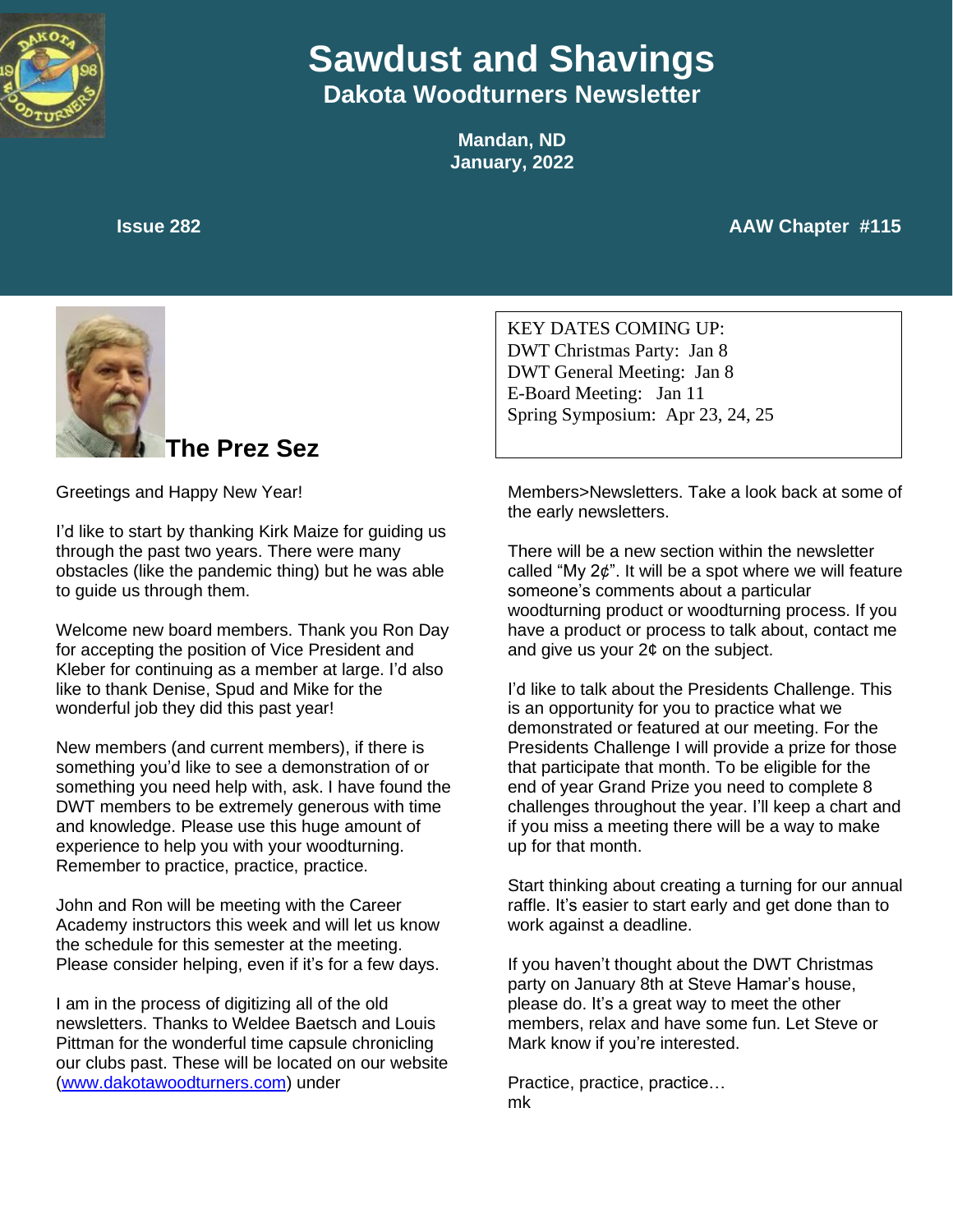## General meeting minutes – December 11, 2021 called to order at 9:03 a.m.

There were 4 guests/new members in attendance.

Election of Officers – John Warren presented a slate of officers for elections of Mark Kielpinski for President, Ron Day for Vice President and Kleber Hadsell for Member at Large from the Nominating Committee. There were no other nominations from the floor. Becky Warren moved that the group accept the slate of officers presented by the nominating committee. Steve Hamar seconded the motion and the motion passed.

Old Business:

Grant – The group was reminded that the \$5,000 grant must be spent and documentation presented by Feb. 2, 2022 for reimbursement. John Warren has been shopping and reviewed some of the items purchased for the club so far. Acme – Kirk thanked everyone for all the help at this event. Ron proposed that we explore doing more formal demonstrations in the future such as turning a bowl from 9-10 and 1-2, etc. The demos can be promoted more and not as dependent on foot traffic. The location this year was not ideal and has already been discussed with Acme. The Jet representative sent us a set of tools for helping out with an ad at Amce. Career Academy – Members have helped two weeks and have received great feedback. They will need help for a class next week. See John or Ron to get the volunteer form to complete if you haven't done so before. Women in Turning (WIT) – Denise Johnson said they had 5 women turn Snowmen on Nov. 28<sup>th</sup> at Steve Hamar's. Some turned table top snowmen and one turned an icicle style. Discussion was held and the group will be moving to the Career Academy on a Thursday from 6-9 p.m. Steve Hamar made several riser for the ladies to use when turning and offered them to the group to use at the new location. The ladies of WIT are very thankful to Steve for the use of his shop and help and to the other

men in the group who have been mentors for turning.

Freedom Pens – Dolly Erickson told us that we did not donate pens this year but wants to resume the donations this coming year. She reviewed the members who have checked out pens that have not returned them yet. She also brought 40 pens to the meeting to be checked out. The pens need to be returned before November 2022.

Shirt order – Dolly also stated she needs a couple more orders for t-shirts that was started a couple of years ago. She modeled one of the shirts from a previous order. See her if you are interested in ordering.

Library – Dolly brought some items to the meeting. She will bring things each month and you can contact her to get other items from the library. There are no fees or return date for the items. Place your name on the yellow check out card and give the card to Dolly.

Educational grants – Stan Zamulskis reminded everyone that there are 3 grants available and only one application has been received so far. The deadline is Dec. 31, 2021. There are paper copies of the application or you can find one on our website too.

## New Business:

Dues are due by the end of December – pay Spud

Spring Symposium – Mark Kielpinski said they will be bringing in one person to present – John Beaver from California. The symposium will be April 23-25, 2022. The presenter will demo all day Saturday, then Sunday and possibly Monday will be hands on opportunities. He will be doing a ribbed bowl and the project is not geared to beginner turners.

Ron Day indicated that they will need to know if the group wants them to plan a spring 2023 symposium using the old format.

Christmas party – will be at Steve Hamar's on January  $8<sup>th</sup>$  starting at 5:00. Supper will be at 6:00. The Woodhouse will be catering the main meal. Members should bring appetizers or desserts. Cost is \$20 per person attending.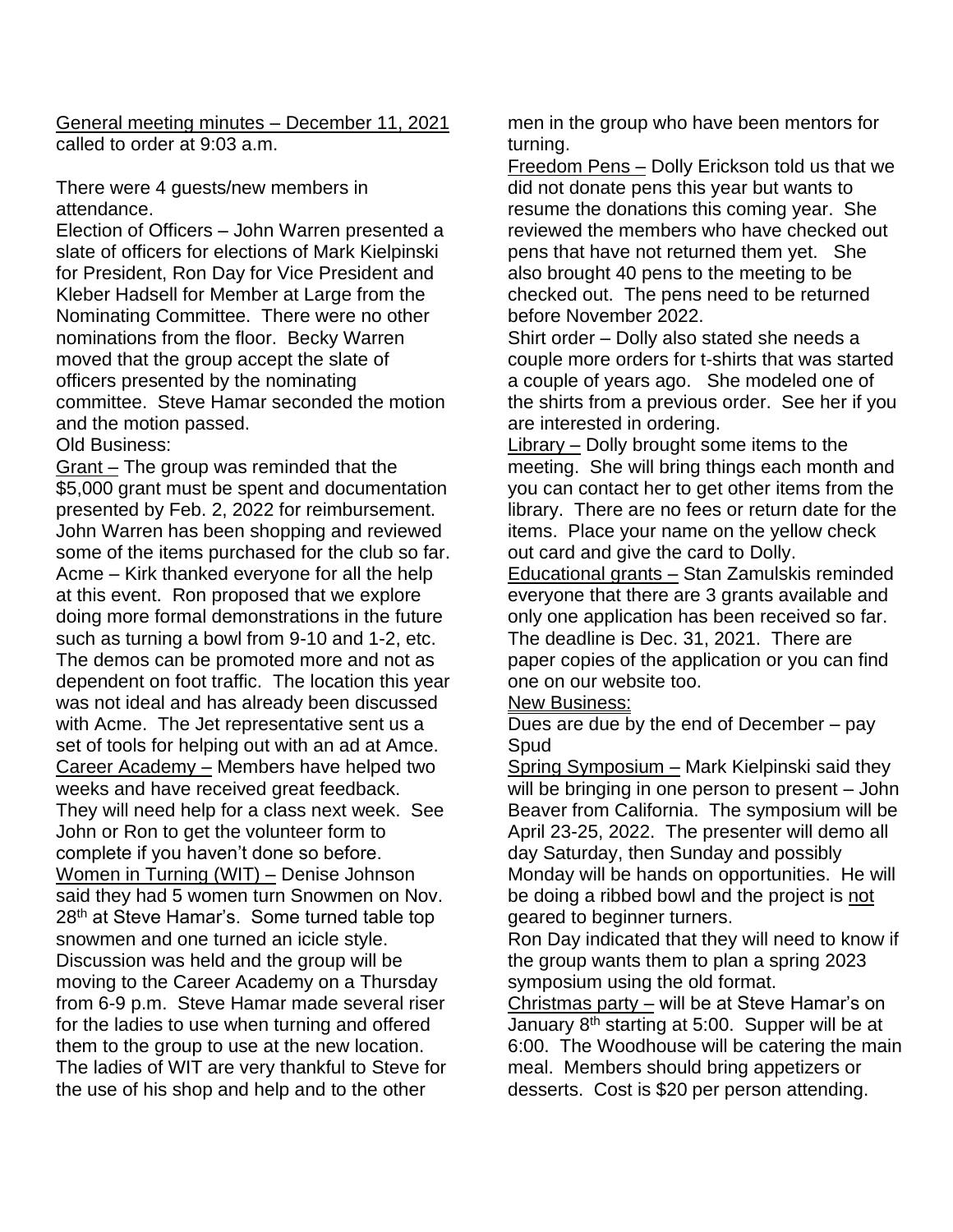Bring a gift if you want to participate in the voluntary gift exchange.

Doughnuts – members are reminded that the club does not fund the cost of the doughnuts and members should donate when participating in the coffee and/or doughnuts. Denise Johnson will bring doughnuts in January. Raffle – Becky Warren motioned to have a raffle in 2022. Steve Hamar seconded the motion and the motion passed.

Mystery prize - the winner was Steve Hamar President's Challenge – the winner was Alan **Welte** 

Year End President's Challenge – the winner was Alan Welte (again!)

Louis Pittman brought some items for sale and others for club donations.

Steve Hamar has anchor seal available for sale.

The club gave a big thank you to Kirk Maize for leading us during the past two years.

Show and Share –

Kirk Maize – elm bowls

Kleber Hadsell – black ash burl with resin fillers Dave Malarkey – peppermill and salt shaker George Scholl – bowls of various woods

Mike Orgaard – mesquite burl, salt & pepper shakers and cross branch lidded box

Guy Otteson – segmented insulated tumbler Alan Welte – willow burl bowl and cedar shallow bowl

Jerry Duppong – Mugo pine vase

Rebecca & Mark Kielpinski – zentangle eggs and spheres with pops of color

Wayne Peterson – tall vase

Sam Fears – pine urn with elm lid

John Warren – white oak large bowl

Bill Baer – lidded box and ice cream scoop

Dale Sauer brought in tops.

Meeting adjourned 10:28 a.m.

Demonstration following meeting was finishing the rough turned bowl from two months ago.

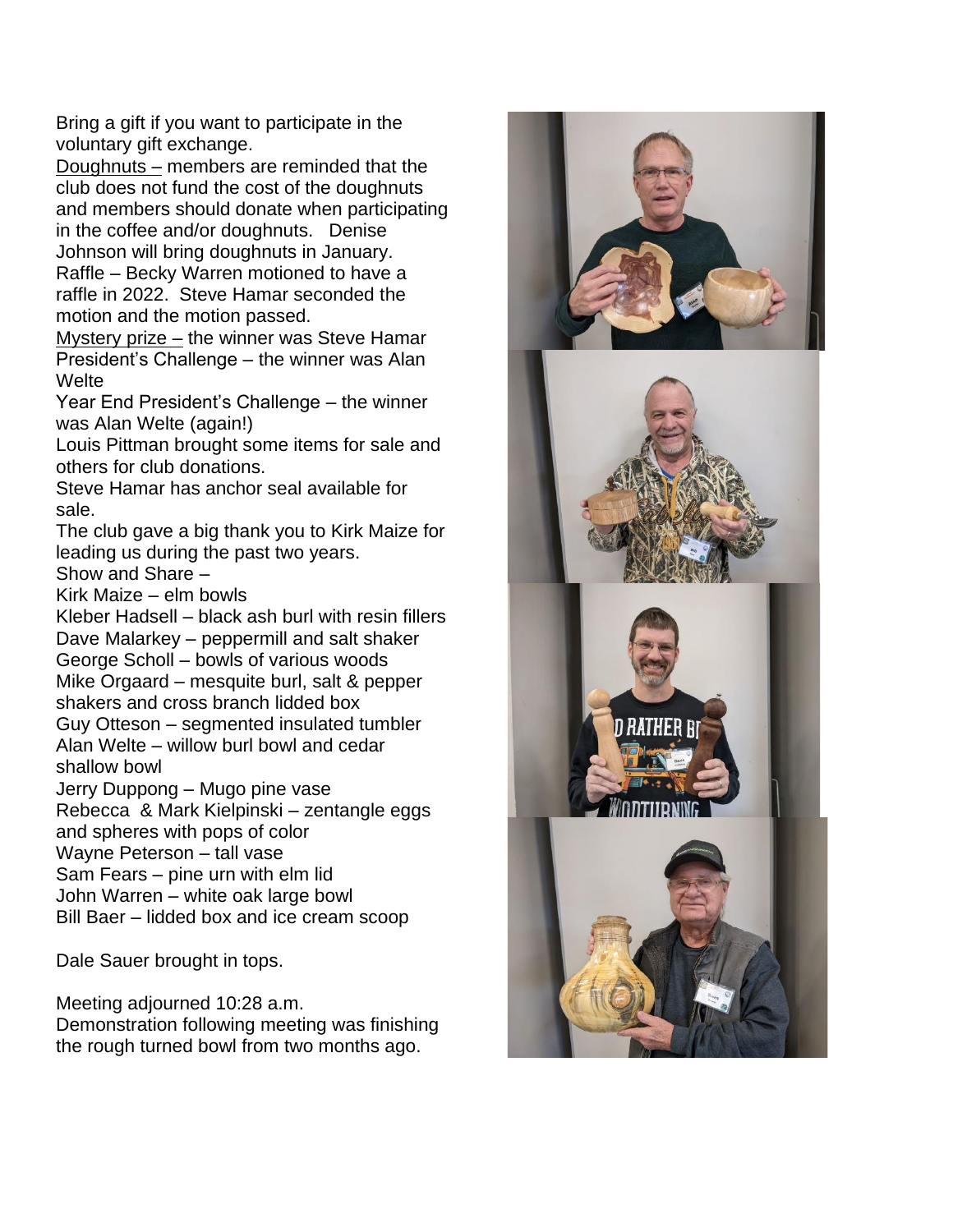

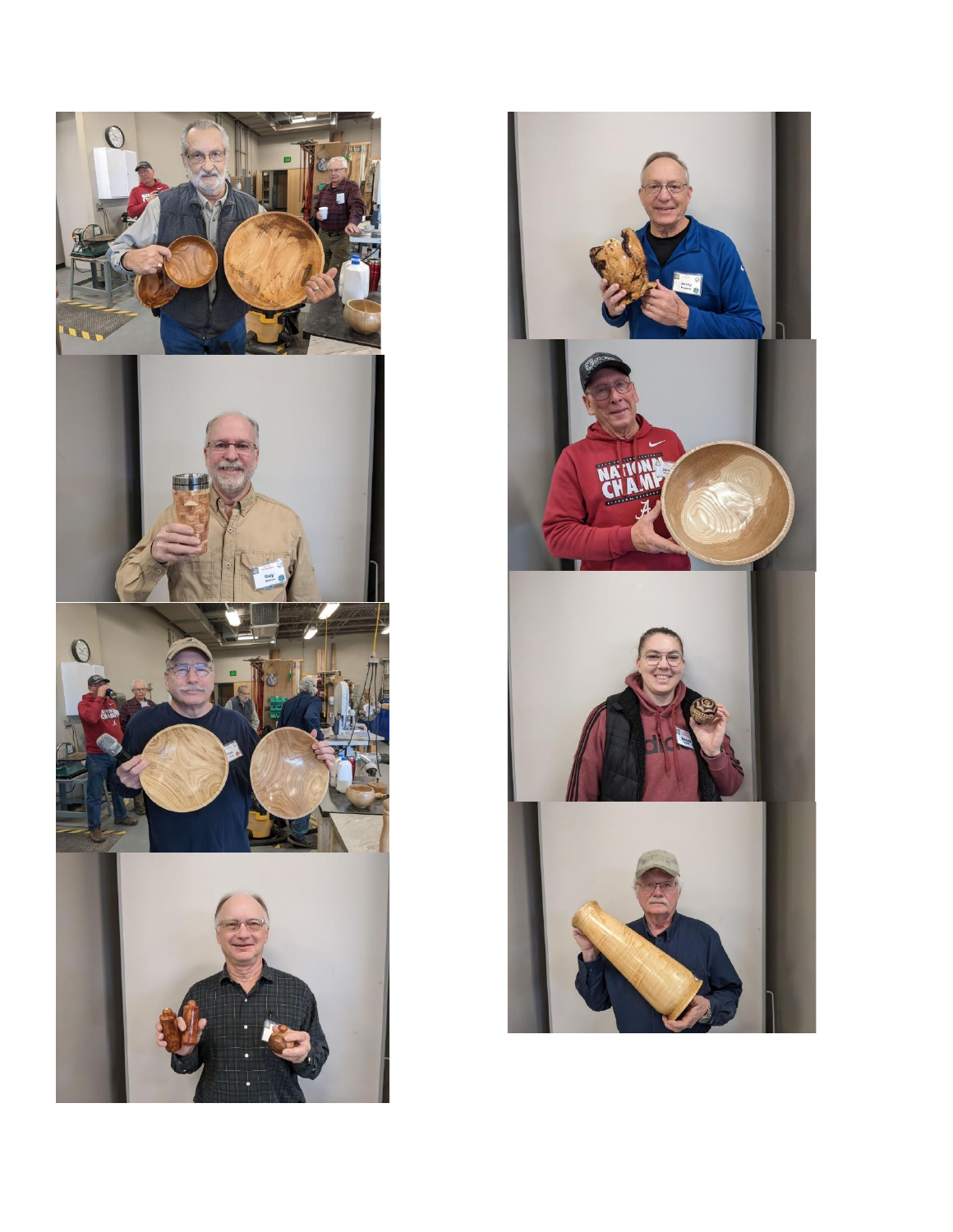### MY 2 Cents: (Mark Kielpinski)

### **Woodburners**

I'd like to talk a bit about my experience with woodburners. Since I have been off my feet the last six months I have spent more time sitting and embellishing on items that I have made. The main tool I've been using is a variable temperature woodturner. There are two types of woodturners. The solder type pen and the variable temperature unit. Variable temperature brands include Razertip, Colwood and Nibsburner. With the variable temp units you also have fixed tip pens and interchangeable tip pens. The fixed tip pens are just that, the tip is soldered onto the end of the pen and is permanent. The interchangeable tip pens have one main pen and you switch out the tips for the burning task. There are advantages and disadvantages to each type of pen. I chose the fixed tip pens when I started. I can easily unplug a pen from the unit and plug in a different pen and it is ready almost instantly. I started with three basic pen types, a skew (knife-like), a writing tip (blunt bent wire) and a spoon shader (other). The different pens can be expensive (disadvantage) but I've collected a ton of them. I also have different types of pens and the adapters that allow them to be used with various burning units. I currently use the woodburner to create Zentangle patterns on wooden spheres or wooden eggs. The assortment of pens that I have allow me to create different burned marks or shadings on the items I'm creating quickly. Speed is not a concern for me right now. An egg will take from three to five hours to create. A sphere from five to eight hours. What I appreciate about the various fixed tip pens is that they provide different burning profiles and are quick and safe to switch allowing me to focus on the item I am creating. When I finish the egg, sphere or bowl, I am amazed at how well the tools create an eclectic illusion of patterns and shading to enhance the one of a kind item. If you'd like to know more about enhancing your turnings with woodburning, just ask, I'd be happy to share what I know with you.



(Zentangle Sphere)